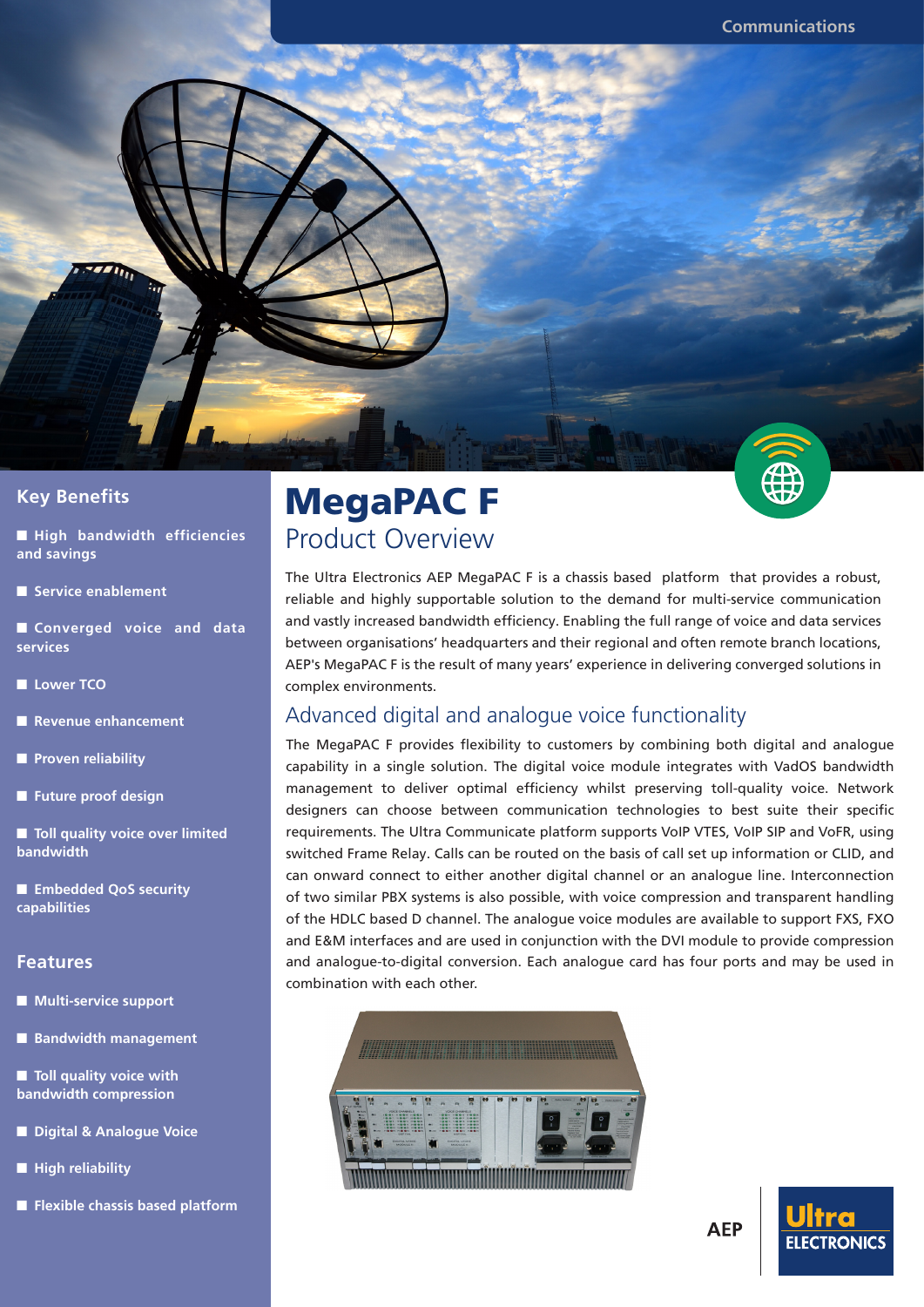#### Delivering specialist convergence solutions across the enterprise

The Ultra Communicate platform addresses the challenges of enterprise and service provider customers who have specialist communication convergence needs, combining flexible support for a wide range of protocols with digital and analogue voice services. Thanks to its high port density capability, the MegaPAC F serves the communication needs of organisations that have a large user footprint at their branch locations.

#### Reliability and flexibility

The MegaPAC F modular chassis provides for truly scalable convergence solutions in a single platform. Available in a 13 slot configuration, each individual system can be built to match the specific requirements of its application. It utilises the CPU-F or, for multi-processor and hot swap functionality, the DUO-F. The ongoing development of each provides a highly reliable CPU boasting many up-to-date features.

## Key features at a glance

| <b>CPU-F &amp; DUO-F features</b>                                                                                                                                                                                                                                                                                                                                                                                                                                                                                                                                                                                                                                                                                                                                              | <b>Digital Voice Module (DVM)</b>                                                                                                                                                                                                                                                                                                                                                                                                                                                                                                                                                                                                                                                                                                                                                                                              |  |  |
|--------------------------------------------------------------------------------------------------------------------------------------------------------------------------------------------------------------------------------------------------------------------------------------------------------------------------------------------------------------------------------------------------------------------------------------------------------------------------------------------------------------------------------------------------------------------------------------------------------------------------------------------------------------------------------------------------------------------------------------------------------------------------------|--------------------------------------------------------------------------------------------------------------------------------------------------------------------------------------------------------------------------------------------------------------------------------------------------------------------------------------------------------------------------------------------------------------------------------------------------------------------------------------------------------------------------------------------------------------------------------------------------------------------------------------------------------------------------------------------------------------------------------------------------------------------------------------------------------------------------------|--|--|
| Dual WAN ports up to 2.048Mbps each WAN interfaces:<br>$\bullet$<br>$\bullet$<br>V24, V11, V36 (RS449) & V36 interim (V35 software<br>selectable) Unstructured G.703, 75ohm or 120ohm<br>Two 10/100Mbps Ethernet ports WAN port bonding<br>$\bullet$<br>Flash based and battery backed configuration areas<br>$\bullet$<br>Two Flash areas for operating code updates<br>$\bullet$<br>SNMP management via megaWATCH or other NMS<br>$\bullet$<br>Environmental monitoring system Compression/Encryption<br>DSP Module (future roadmap)                                                                                                                                                                                                                                         | Slot in module with primary rate interface supporting 10, 20<br>$\bullet$<br>or 30 voice, fax or modem calls<br>2Mbps PRI to G.703 (RJ45), G.704 structure with signalling<br>$\bullet$<br>to Q.931 Modem support to 14.4Kbps, V32bis & V34 (V22<br>via special order) Voice compression - see voice software<br>features<br>IDLE support - releasing unused bandwidth for data<br>$\bullet$<br>SS7 support in both transparent and 'spoofed' mode<br>$\bullet$                                                                                                                                                                                                                                                                                                                                                                |  |  |
| <b>Voice software features</b>                                                                                                                                                                                                                                                                                                                                                                                                                                                                                                                                                                                                                                                                                                                                                 | <b>Analogue Voice Modules</b>                                                                                                                                                                                                                                                                                                                                                                                                                                                                                                                                                                                                                                                                                                                                                                                                  |  |  |
| User selectable compression algorithms supported:<br>$\bullet$<br>G.711 PCM @ 64Kbps (µ Law or A Law) G.727 E-ADPCM @ 16,<br>$\bullet$<br>24, 32 or 40Kbps<br>G.726 ADPCM @ 16, 24, 32 or 40Kbps<br>$\bullet$<br>G.723.1 MP-MLQ @ 5.3 or 6.3Kbps<br>$\bullet$<br>G.729 CS-ACELP @ 8KbpsNETCODER™ @ 6.4, 7.2, 8, 8.8 or<br>$\bullet$<br>9.6Kbps<br>G.165 Echo cancellation up to 16ms<br>$\bullet$<br>Silence compression or suppression with comfort noise<br>$\bullet$<br>generation<br>$\bullet$<br>User configurable voice and tone volume User configurable<br>tones for different countries DTMF detection and generation<br>Tone pair generation Bad frame interpolation<br>$\bullet$<br>Automatic voice/fax switching<br>$\bullet$<br>Software upgradeable<br>$\bullet$ | <b>FXS</b><br>4 telephone interface ports<br>$\bullet$<br>Link selectable ring setting - country specific settings<br>$\bullet$<br>Onboard PSU supplying battery and ring voltages<br><b>TBR/Hook Flash detection</b><br><b>FXO</b><br>4 Exchange line interface ports<br>$\bullet$<br>Supports both Earth and TBR/Hook Flash functions<br>$\bullet$<br><b>Optional SPM filter</b><br><b>E&amp;M</b><br>4 E&M interface ports<br>$\bullet$<br>Supports either 2 or 4 wire transmission paths<br>$\bullet$<br>Supports signalling types I, II, IV and V per port<br>$\bullet$<br>-48VDC or +24VDC signalling<br>$\bullet$<br>2 & 4 Wire Voice support with no signalling Onboard PSU<br>$\bullet$<br>All of the above to be used in conjunction with the DVI card DVI<br>features are described under 'Voice software features' |  |  |

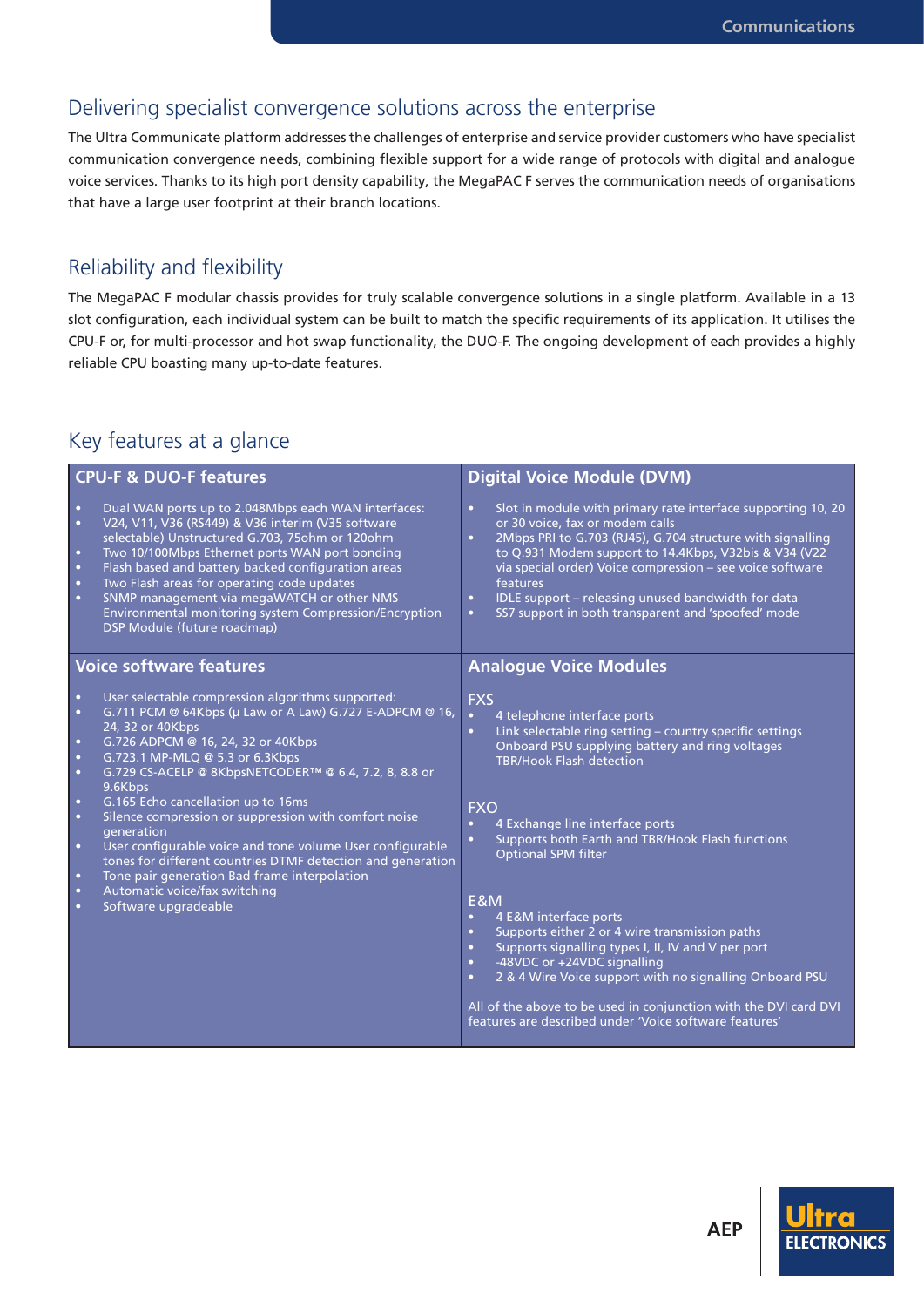#### The Ultra Electronics AEP VadOS operating system

The need to integrate multiple data sources does not have to require a complex and proliferated network infrastructure that is unwieldy and difficult to support. AEP provides a single platform solution that provides all the benefits of reduced capital expenditure, simplified training and engineering resource efficiency.

The core component throughout the entire AEP product range is the VadOS operating system. VadOS recognises the importance of each data stream as dictated by business need and assigns a level of service integrity and quality of service while dynamically managing bandwidth for optimal use. This approach to aggregating and delivering voice and other mission critical application data streams over the most efficient transport mechanism enables our customers to intelligently handle multiple protocol communication requirements with ease.

### Functional Specifications

| <b>Serial Link Support</b>                                                                                                                                                                                                                                                                | <b>Voice Support</b>                                                                                                                                                                                                                    | <b>Bandwidth</b>                                                                                                                                                                                      | <b>Satellite Networking</b>                                                                                                                                                                                                               |
|-------------------------------------------------------------------------------------------------------------------------------------------------------------------------------------------------------------------------------------------------------------------------------------------|-----------------------------------------------------------------------------------------------------------------------------------------------------------------------------------------------------------------------------------------|-------------------------------------------------------------------------------------------------------------------------------------------------------------------------------------------------------|-------------------------------------------------------------------------------------------------------------------------------------------------------------------------------------------------------------------------------------------|
|                                                                                                                                                                                                                                                                                           |                                                                                                                                                                                                                                         | <b>Optimisation</b>                                                                                                                                                                                   |                                                                                                                                                                                                                                           |
| Standard:                                                                                                                                                                                                                                                                                 | Standard:                                                                                                                                                                                                                               |                                                                                                                                                                                                       | Standard:                                                                                                                                                                                                                                 |
| Vados V-TES architecture<br>$\bullet$<br><b>Frame Relay</b><br>NNI/UNI, LMI (ANSI & ITU)<br>$\bullet$<br>$\bullet$<br>Switched & PVC<br><b>TCP/IP PPP (RFC 1331),</b><br>$\bullet$<br><b>SLIP TPAD</b><br><b>PAP/CHAP &amp; MLP</b><br>$\bullet$<br>X.25 (1980 & 1984), X.32<br>$\bullet$ | VoIP SIP, VoIP VTES, VoFR<br>User selectable<br>$\bullet$<br>compression algorithms:<br>G.711 PCM @ 64Kbps (uLaw<br>$\bullet$<br>or ALaw) G.727 E-ADPCM<br>@ 16, 24, 32 or 40Kbps<br>G.726 ADPCM @ 16, 24, 32<br>$\bullet$<br>or 40Kbps | Standard:<br>V-TES (VADOS Proprietary)<br>$\bullet$<br>$\bullet$<br><b>IP/UDP Header compression</b><br><b>IP/UDP/RTP Header</b><br>$\bullet$<br>compression<br>$\bullet$<br>Voice-frame multiplexing | <b>Vados VTES</b><br>SCPC, TDM/SCPC (Integral<br>$\bullet$<br>Support) TDMA (I-Direct,<br>ViaSat, Hughes) Inmarsat<br><b>BGAN/RBGAN Asymmetrical</b><br>& Symmetrical clocking<br>$\bullet$<br>Data Splitter/Combiner TCP<br>Acceleration |
| OSI Transport (Class 0, 2,<br>$\bullet$<br>3) V.25bis<br>$\bullet$<br>Async port up to<br>115.2Kbaud (X.3, X.28,<br>X.29                                                                                                                                                                  | G.723.1 MP-MLQ @ 5.3 or<br>$\bullet$<br>6.3Kbps G.729 CS-ACELP @<br>8Kbps NETCODER™ @ 6.4,<br>7.2, 8, 8.8 or 9.6Kbps<br>G.165 Echo cancellation<br>$\bullet$                                                                            | Optional:<br><b>Hardware Data</b><br>$\bullet$<br>Compression (LZS, MPPC)                                                                                                                             | Serial VSAT Terrestrial Link<br>$\bullet$<br>Back up IP VSAT Terrestrial<br>Link Back up                                                                                                                                                  |
| $\bullet$<br>HDLC transparent pass-<br>through Bandwidth                                                                                                                                                                                                                                  | up to 16ms Silence<br>compression or suppression                                                                                                                                                                                        | <b>TCP/IP Routing &amp;</b><br><b>Ethernet Support</b>                                                                                                                                                | <b>Management Support</b>                                                                                                                                                                                                                 |
| management<br>$\bullet$<br>Auto link back-up<br>$\bullet$<br><b>Link and Channel</b><br>bonding<br>Optional:                                                                                                                                                                              | with comfort noise<br>qeneration<br>User configurable voice<br>$\bullet$<br>and tone volume<br>User configurable tones for<br>$\bullet$<br>different countries<br>$\bullet$                                                             | Standard:<br>MAC bridging, IP routing<br>$\bullet$<br>OSPF, RIP, RIP2<br>$\bullet$<br><b>NAT/PAT OSI TP4</b><br><b>GOSIP CLNS/CONS</b><br>$\bullet$                                                   | Standard:<br>Local async console (RS232)<br>$\bullet$<br>Virtual port for remote<br>access SNMP (MIBs: MIB2<br>& Enterprise) megaWATCH<br>(SNMP Management) Billing                                                                       |
| <b>IBM SDLC / QLLC APACs</b><br>30+40 X.42<br><b>SMDS</b>                                                                                                                                                                                                                                 | DTMF detection and<br>generation Tone pair<br>generation<br>Bad frame interpolation<br>$\bullet$<br>Automatic voice/fax<br>switching Fax and Modem                                                                                      | $\bullet$<br><b>BootP Client DHCP client</b><br><b>DHCP Server</b><br>$\bullet$<br><b>IP/UDP</b> encapsulation<br>with DiffServ Port/Address<br>Filtering                                             | and Accounting Local/Re-<br>mote configuration, upload,<br>download, TFTP<br>Remote software download.<br>$\bullet$<br><b>TFTP RADIUS</b>                                                                                                 |
| <b>Terminal Emulation</b>                                                                                                                                                                                                                                                                 | Support<br>Non-dial connect (PVC)<br>$\bullet$                                                                                                                                                                                          | $\bullet$<br>Metro Ethernet 802.1p<br>802.1q Ethernet trunk                                                                                                                                           | Internal protocol Data scope<br>$\bullet$<br>Menu and Presentation<br><b>Service Security (Password,</b>                                                                                                                                  |
| Standard:<br>TCP Telnet (Client &<br>$\bullet$<br>Server) Transparent Telnet<br>(RFC 1006) Optional:<br><b>ICL 7561</b><br>$\bullet$<br>Hitachi T560<br>$\bullet$                                                                                                                         | $\bullet$<br><b>Dial connect (Switched</b><br>Frame Relay/ ISDN)<br>Time Break Recall (TBR)<br>$\bullet$<br>support TOS/DiffServe                                                                                                       | Optional:<br>IPX routing, OSI ES-IS DLC<br>$\bullet$<br>local termination                                                                                                                             | address validation)<br>Optional:<br><b>IBM Netview</b>                                                                                                                                                                                    |
| IBM 3270 (inc.Kanji)<br>$\bullet$<br>Telnet (RFC 1646)<br>$\bullet$                                                                                                                                                                                                                       | <b>IBM Networking</b>                                                                                                                                                                                                                   | <b>Security</b>                                                                                                                                                                                       |                                                                                                                                                                                                                                           |
|                                                                                                                                                                                                                                                                                           | Standard:<br><b>SDLC</b><br><b>OLLC</b><br>$\bullet$<br><b>Ethernet DLC</b>                                                                                                                                                             | Optional:<br>Hardware based DES or<br><b>Triple DES Encryption</b><br>(subject to UK export<br>approval)                                                                                              |                                                                                                                                                                                                                                           |

Optional modules are only included by special order; additional charges may be applicable.

**AEP** 

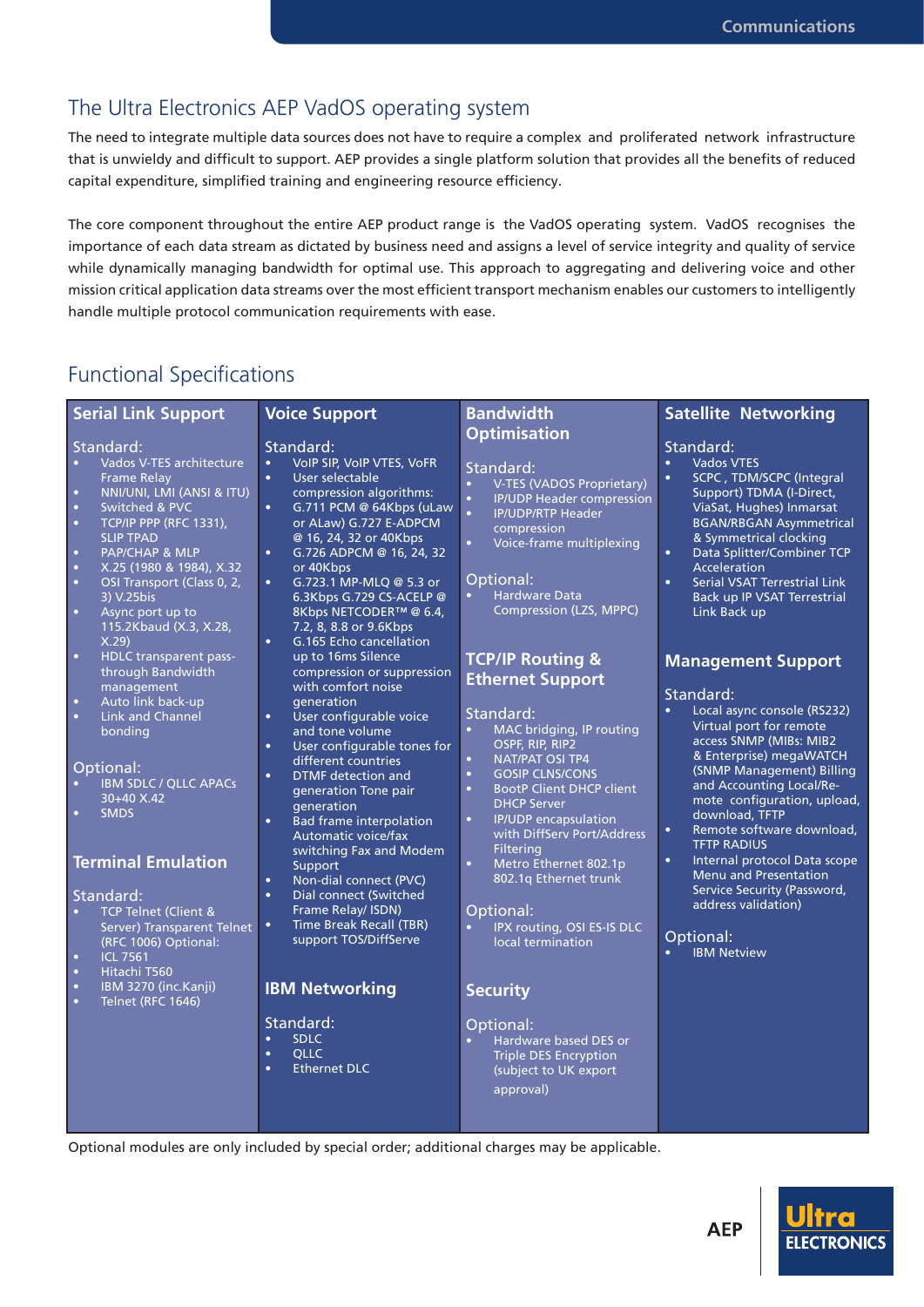| <b>Chassis Based Systems including CPU</b>             |                                                                                                                                                                                                   |  |  |  |
|--------------------------------------------------------|---------------------------------------------------------------------------------------------------------------------------------------------------------------------------------------------------|--|--|--|
| V4213                                                  | V4213<br>13 slot chassis, Series V CPU-F which includes 2 software selecta-<br>ble WAN interfaces & 2 x 10/100 Ethernet Port, dual wide ranging<br>AC Mains PSU or Optional Single or Dual 48v DC |  |  |  |
| <b>Analogue Voice Modules</b>                          |                                                                                                                                                                                                   |  |  |  |
| <b>VA-DVI</b>                                          | DVI Analogue Voice compression module (requires FXS / FXO /<br>E&M interface module).                                                                                                             |  |  |  |
| VA-FXS                                                 | FXS Voice Module Interface - 4 Telephones                                                                                                                                                         |  |  |  |
| VA-FXO                                                 | FXO Voice Module Interface - 4 Exchange Lines                                                                                                                                                     |  |  |  |
| $VA$ -E&M                                              | E&M Voice Module Interface - 4 Tie Lines                                                                                                                                                          |  |  |  |
| Digital Voice Modules - includes a Primary Rate Module |                                                                                                                                                                                                   |  |  |  |
| <b>VA-DVM/10-1</b>                                     | Digital Voice Module, 10 channels - first system (switched)                                                                                                                                       |  |  |  |
| <b>VA-DVM/20-1</b>                                     | Digital Voice Module, 20 channels - first system (switched)                                                                                                                                       |  |  |  |
| <b>VA-DVM/30-1</b>                                     | Digital Voice Module, 30 Channels - first system (switched)                                                                                                                                       |  |  |  |
| <b>VA-DVM/10-2</b>                                     | Digital Voice Module, 10 channels - second system (switched)                                                                                                                                      |  |  |  |
| <b>VA-DVM/20-2</b>                                     | Digital Voice Module, 20 channels - second system (switched)                                                                                                                                      |  |  |  |
| <b>VA-DVM/30-2</b>                                     | Digital Voice Module, 30 Channels - second system (switched)                                                                                                                                      |  |  |  |
| <b>VA-DVM/10i-1</b>                                    | Digital Voice Module, 10 channels - first system (idle)                                                                                                                                           |  |  |  |
| <b>VA-DVM/20i-1</b>                                    | Digital Voice Module, 20 channels - first system (idle)                                                                                                                                           |  |  |  |
| <b>VA-DVM/30i-1</b>                                    | Digital Voice Module, 30 Channels - first system (idle)                                                                                                                                           |  |  |  |
| <b>VA-DVM/10i-2</b>                                    | Digital Voice Module, 10 channels - second system (idle)                                                                                                                                          |  |  |  |
| <b>VA-DVM/20i-2</b>                                    | Digital Voice Module, 20 channels – second system (idle)                                                                                                                                          |  |  |  |
| <b>VA-DVM/30i-2</b>                                    | Digital Voice Module, 30 Channels - second system (idle)                                                                                                                                          |  |  |  |